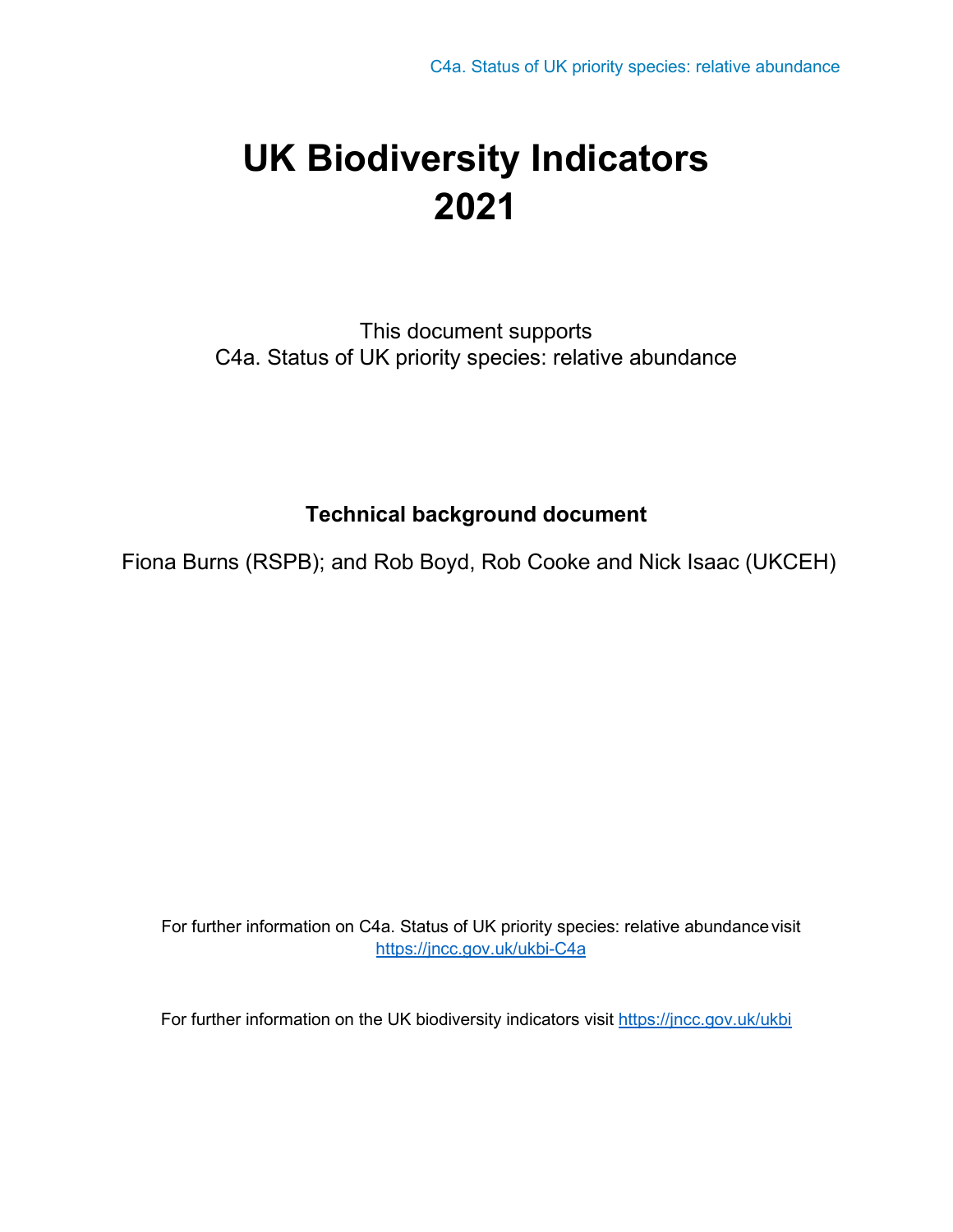## **Indicator C4a. Status of UK priority species: relative abundance**

## **Technical background document, 2021**

Note well, this paper should be read together with C4b Status of UK Priority Species; [distribution](https://jncc.gov.uk/ukbi-C4b) which presents a companion statistic based on time series on frequency of occurrence (distribution) of priority species.

## **1. Introduction**

Aichi Target 12 states:

*Target 12: By 2020 the extinction of known threatened species has been prevented and their conservation status, particularly of those most in decline, has been improved and sustained.*

This paper presents a robust indicator of the status of threatened species in the UK, with species identified as conservation priorities being taken as a proxy for threatened species. Despite the relatively high quality and quantity of both data and analytical methods in the UK, it should be recognised from the outset that any indicator on the status of priority species will be hampered by short comings in the availability of data.

## **2. Species List**

The species list was derived from the biodiversity lists of the 4 UK countries. A link to the list for each country is provided below:

England – [Section 41 Species](http://publications.naturalengland.org.uk/publication/4958719460769792) Northern Ireland – [Northern Ireland Priority](https://www.daera-ni.gov.uk/publications/list-northern-ireland-priority-species)  [Species List](https://www.daera-ni.gov.uk/publications/list-northern-ireland-priority-species) Scotland – [Scottish Biodiversity List](https://www.nature.scot/scotlands-biodiversity/scottish-biodiversity-strategy/scottish-biodiversity-list) Wales - [Section 7 Priority species](https://www.biodiversitywales.org.uk/Environment-Wales-Bill)

The species lists are unchanged from those used in the 2020 indicator analysis. The criteria for inclusion in each of the 4 biodiversity lists are derived largely from those used to identify the UK Biodiversity Action Plan (UK BAP) priority species list, most recently in 2007, but there has been some divergence in approaches, see Table 1. For example, the Scottish biodiversity list and the Northern Ireland (NI) priority species list both have criteria based on rarity alone, whereas the UK BAP criteria did not consider rarity; rare species were only listed if they were considered threatened or declining.

For the purposes of this indicator, an inclusive approach has been taken, whereby a species only has to be included in one of the country lists to be included on the combined list. The Scottish Biodiversity list has a final criterion based on the importance of species to people, however, species designated under this criterion were not considered here. The taxonomic composition of the combined four country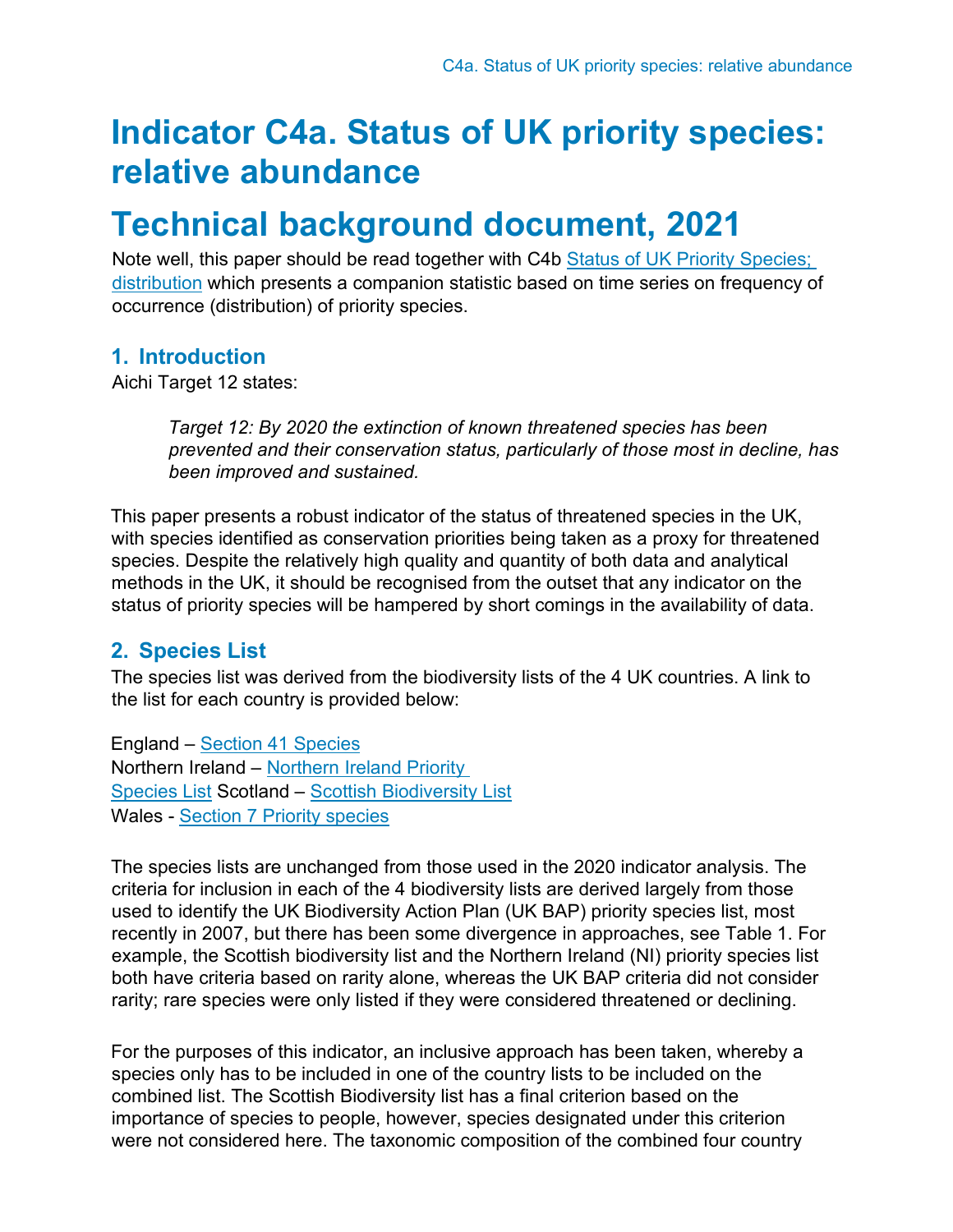list (FCL) is shown in Table 2.

Some countries have included a small number of taxa below the species level (that is, sub-species) on their biodiversity lists. Such infra- specific taxa were only retained on the combined four country biodiversity list if the associated species was not included. For example, a sub-species of the willow tit (*Poecile montanus*) is included on the Welsh list, but it is a full species on the Scottish Biodiversity list, thus on the combined list only the full species was retained.

| <b>Country</b>                       | Taxa on<br>country<br>list | Number of Criteria for inclusion of species on list                                                                                                                             |
|--------------------------------------|----------------------------|---------------------------------------------------------------------------------------------------------------------------------------------------------------------------------|
| England                              | 943 taxa                   | On the 2007 UK BAP list                                                                                                                                                         |
| (Section 41<br>Species)              |                            | <b>Hen Harrier</b>                                                                                                                                                              |
| Northern Ireland                     | 481 taxa                   | 1: On the 2007 UK BAP list                                                                                                                                                      |
| (NI) Priority<br><b>Species List</b> |                            | 2: Rapid decline of greater than or equal to 2% per<br>year                                                                                                                     |
|                                      |                            | 3: Decline of greater than or equal to 1 % per year and<br>NI holds greater than or equal to 50% of Irish, or                                                                   |
|                                      |                            | greater than or equal to 20 % of UK population or<br>Irish/UK population restricted to NI                                                                                       |
|                                      |                            | 4: Rare in NI (1 to 2 sites) and NI holds greater than or<br>equal to 50% of Irish, or greater than or equal to 20%<br>of UK population or Irish/UK population restricted to NI |
|                                      |                            | 5: Greater than or equal to 20 % of a well-recognised<br>sub-species in NI                                                                                                      |
|                                      |                            | 6: Irish Red data book species                                                                                                                                                  |
| <b>Scottish</b>                      | 2,090 taxa                 | 7: Red list Birds of Conservation concern Ireland or UK<br>S1: On the 2007 UK BAP list                                                                                          |
| <b>Biodiversity List</b>             |                            | S2: International obligation                                                                                                                                                    |
|                                      |                            | S3: Species defined as 'nationally rare' in GB/UK (less<br>than 15 10 square kilometres), which are present in<br>Scotland                                                      |
|                                      |                            | S4: Species present in less than or equal to 5<br>kilometers square or sites in Scotland                                                                                        |
|                                      |                            | S5: Decline of greater than or equal to 25% in 25<br>years in Scotland                                                                                                          |
|                                      |                            | S6a: Endemic                                                                                                                                                                    |
|                                      |                            | S6b: Endemic subspecies if also meets another<br>criterion                                                                                                                      |

**Table 1: The biodiversity lists of the 4 countries of the UK**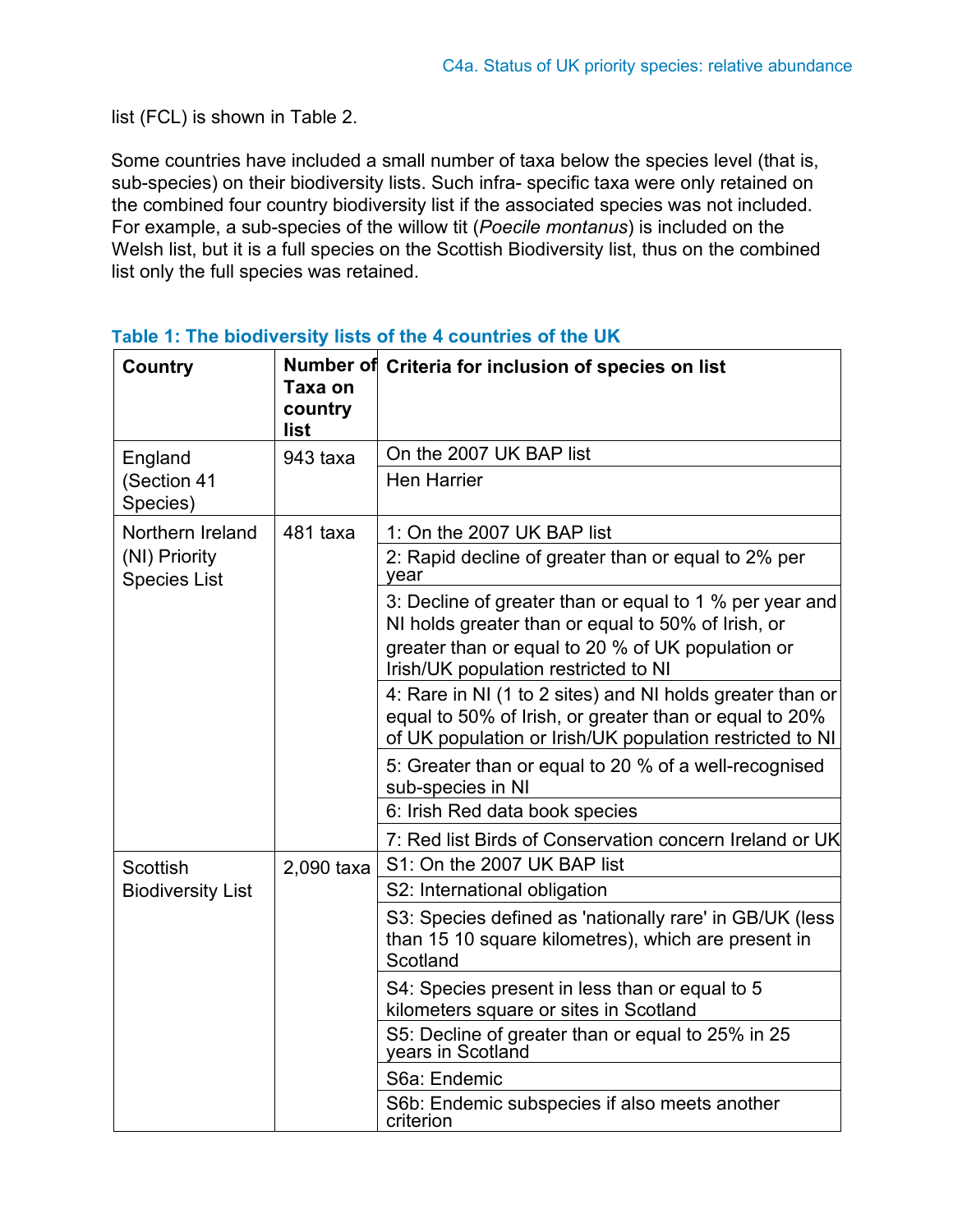| Country                                     | Taxa on<br>country<br>list | Number of Criteria for inclusion of species on list                                                                                                                                                         |
|---------------------------------------------|----------------------------|-------------------------------------------------------------------------------------------------------------------------------------------------------------------------------------------------------------|
| Wales<br>(Section 7<br>Priority<br>species) | 567 taxa                   | International importance, IUCN Global Red List or Red<br>listed in<br>greater than or equal to 50% of EU countries where<br>data is available or other source indicating<br>international threat or decline |
|                                             |                            | International responsibility greater than or equal to<br>25% of EU/Global population in Wales and decline<br>greater than or equal to 25% in 25 years in Wales                                              |
|                                             |                            | Decline in Wales greater than or equal to 50% in 25<br>vears                                                                                                                                                |
|                                             |                            | Other for example decline and very restricted range                                                                                                                                                         |

| <b>UK</b> total | 2,890 taxa |  |
|-----------------|------------|--|
| (combined 4     |            |  |
| country list)   |            |  |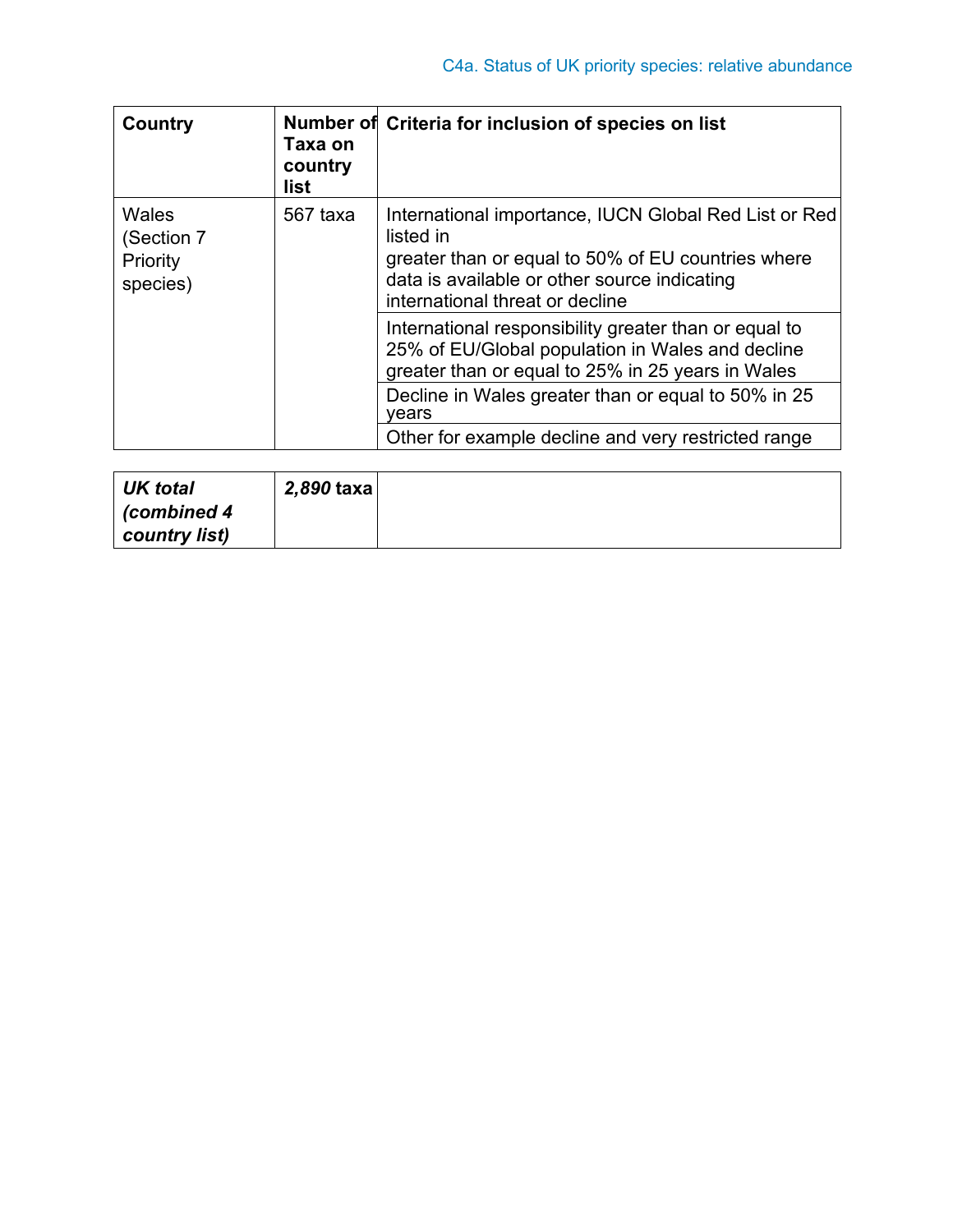| <b>Taxonomic group</b>         | <b>Number of species in</b><br>group |
|--------------------------------|--------------------------------------|
| Invertebrates                  |                                      |
| insect - beetle (Coleoptera)   | 191                                  |
| insect – butterfly             | 25                                   |
| insect - dragonfly (Odonata)   | 4                                    |
| insect - hymenopteran          | 103                                  |
| insect – moth                  | 174                                  |
| insect - orthopteran           | 6                                    |
| $insect - other$               | 4                                    |
| insect - riverfly              | 8                                    |
| insect - true bug (Hemiptera)  | 15                                   |
| insect – true fly (Diptera)    | 94                                   |
| other Invertebrate             | 233                                  |
| <b>Vertebrates</b>             |                                      |
| amphibian                      | $\overline{\mathbf{4}}$              |
| bird                           | 127                                  |
| fish                           | 57                                   |
| marine mammal                  | 22                                   |
| terrestrial mammal             | 26                                   |
| reptile                        | 10                                   |
| Plants and fungi               |                                      |
| vascular plants                | 409                                  |
| alga                           | 254                                  |
| stonewort                      | 15                                   |
| lichen                         | 546                                  |
| bryophytes                     | 301                                  |
| fungi                          | 262                                  |
| <b>Total number of species</b> | 2,890                                |

### **Table 2: Taxonomic breakdown of combined 4 country biodiversity list**

## **3. Data Sources**

Robust population time series were sought for as many species on the combined 4 country biodiversity list as possible. The majority of these data have previously been published and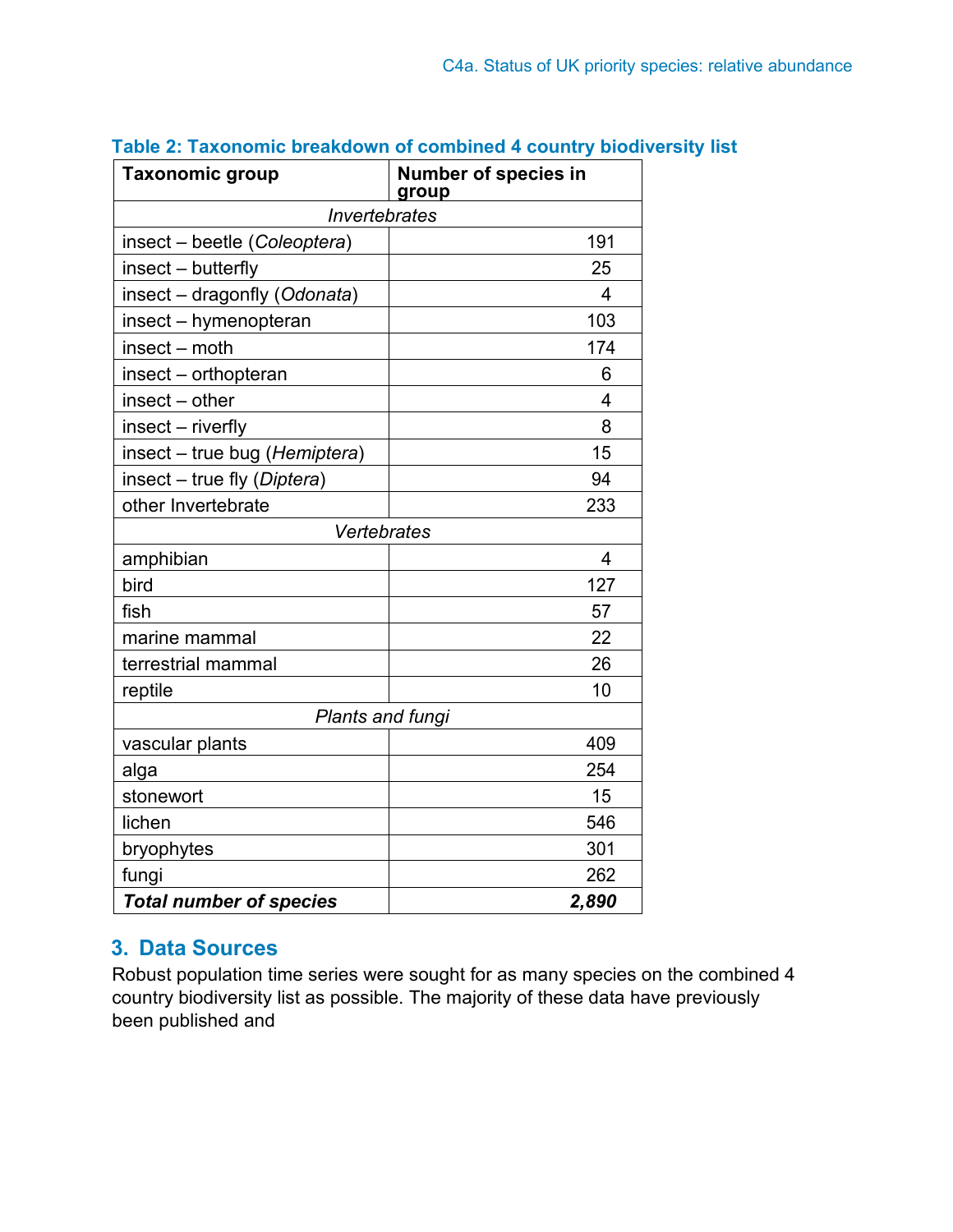many are used as part of the UK biodiversity indicator set currently; details of these analyses and the rules for species inclusion into the data sets are given in the following sections.

#### *Time series in relative abundance*

Tables 3 and 4 provide a summary of the relative abundance datasets included in the indicator. They show the analytical methods used to generate the species time series in each dataset.

Although these vary in detail, the underlying method is similar. These datasets are generated largely from data collected by national monitoring schemes. In these schemes data are collected in a robust and consistent manner and the geographical coverage is good, with statistical approaches used to correct for biases in coverage. These datasets are ideal for producing population time series for widespread species; however, in some cases the sample size is insufficient to generate time series for cryptic, rarer or more range restricted species.

Each scheme has a set of criteria to determine whether time series can be generated for each species and if they are sufficiently robust to be included in the published results of the scheme. Table 5 gives an overview of the quality of the data derived from each scheme. Further information about each monitoring scheme and the data analysis and results can be found in the references given at the end of this paper.

Bird time series are well documented and several data sources are available (Table 3). Some bird species are represented in more than one dataset. The order of the rows in Table 3 shows the hierarchy used, from top to bottom, to ensure that the most appropriate and robust data for each species was included in the indicator.

The majority of species time series start around 1970 and the date of the last available update is 2018. The Rothamsted moth data starts in 1968, but to avoid over representing these time series in the overall indicator, data were only used from 1970 onwards, and the time series were expressed as a proportion of the 1970 value. Some datasets begin later than 1970, for example the butterfly time series begin in 1976. The method of incorporating this variation in time period into the indicator is discussed in the Indicator method section (4) below. Some datasets do not continue until 2019.

The steep decline in many moth species has an effect on the indicator as a whole. The impact of this on the assessment was considered in the 2013 indicator publication: if moths were excluded from the indicator the short-term decrease assessed in 2013 between 2005 and 2010 was not significant, and the indicator would have been assessed as 'no change'. Over 10 years, from 2000 to 2010, the indicator in 2013 without the moth data would have been slightly positive, but not sufficiently so to be assessed as an increase. This analysis has not been repeated, but it is likely that moths are having a very similar impact on the indicator.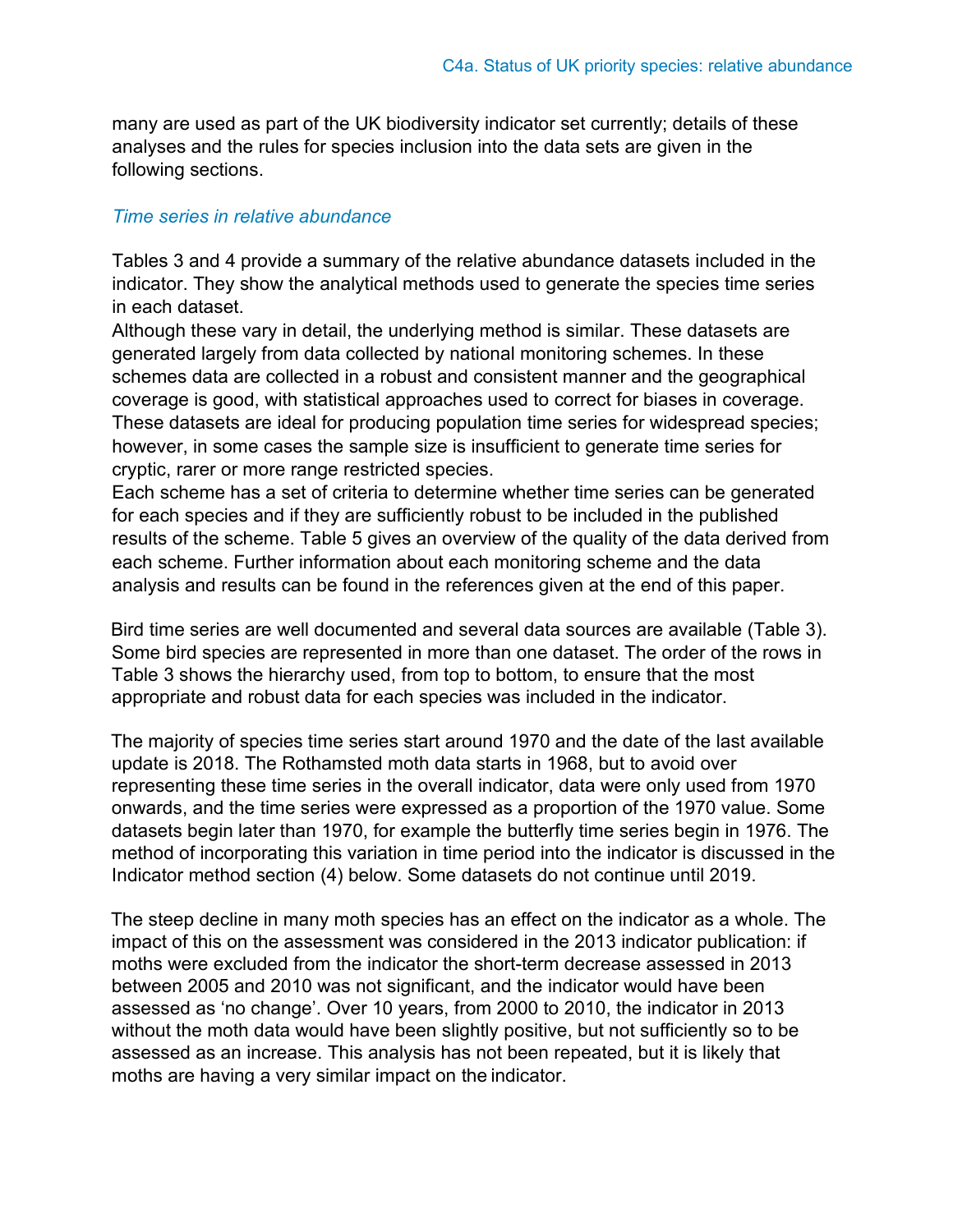| <b>Dataset</b><br>and<br>provider                                                                             | <b>Time</b><br>period                  | Data Type                                                           | <b>Species selection method</b>                                                                                                                                                                                                                                                                               | <b>Analysis method</b>                                                                                                                                     |
|---------------------------------------------------------------------------------------------------------------|----------------------------------------|---------------------------------------------------------------------|---------------------------------------------------------------------------------------------------------------------------------------------------------------------------------------------------------------------------------------------------------------------------------------------------------------|------------------------------------------------------------------------------------------------------------------------------------------------------------|
| Time series used<br><i>in</i><br>current bird<br>indicator - C5                                               | Various                                | Various                                                             |                                                                                                                                                                                                                                                                                                               | Various, depending on the<br>original<br>dataset, all those used are<br>described below                                                                    |
| Statutory<br>Conservation<br>Agency and<br><b>RSPB Annual</b><br><b>Breeding Bird</b><br>Scheme<br>(SCARABBS) | Various                                | Population<br>estimates<br>from 2 or<br>more<br>national<br>surveys | These surveys are designed to be in depth<br>surveys for a particular species and so have<br>sufficient data to allow population trends to be<br>robustly estimated.                                                                                                                                          | Linear interpolation was<br>used to estimate annual<br>values for years between<br>national surveys.                                                       |
| <b>Common Bird</b><br>Census<br>(CBC)/Breeding<br><b>Bird Survey</b><br>(BBS) joint<br>trends                 | 1970 to<br>2019                        | Unsmoothed<br>index                                                 |                                                                                                                                                                                                                                                                                                               | Unsmoothed population time<br>series were generated from a<br>log-link linear regression with<br>Poisson errors fitted to site x<br>year data (BTO 2014a). |
| <b>Breeding Bird</b><br>Survey (BBS)                                                                          | 1995 to<br>2019                        | Unsmoothed<br>index                                                 | Data from the BBS surveys were only<br>included for species for which the BBS<br>methodology is appropriate and which are<br>recorded in on average 40 BBS squares per<br>year of the survey period.                                                                                                          | Unsmoothed time series are<br>estimated using a similar<br>procedure to the CBC/BBS joint<br>trends described (BTO 2014a).                                 |
| <b>Rare Breeding</b><br><b>Birds Panel</b><br>(RBBP)                                                          | Various,<br>largely<br>1970 to<br>2018 | Annual<br>estimate                                                  | Species were removed where survey effort was<br>thought insufficient to generate a reliable trend.<br>Additionally, species where individuals were<br>only infrequently present in the UK (taken as<br>species where the maximum count was 10 or<br>less and the median was 3 or less), were also<br>removed. | Linear interpolation was used to<br>estimate any missing data.                                                                                             |

## **Table 3: Summary of the analysis methods and criteria for species selection for bird datasets**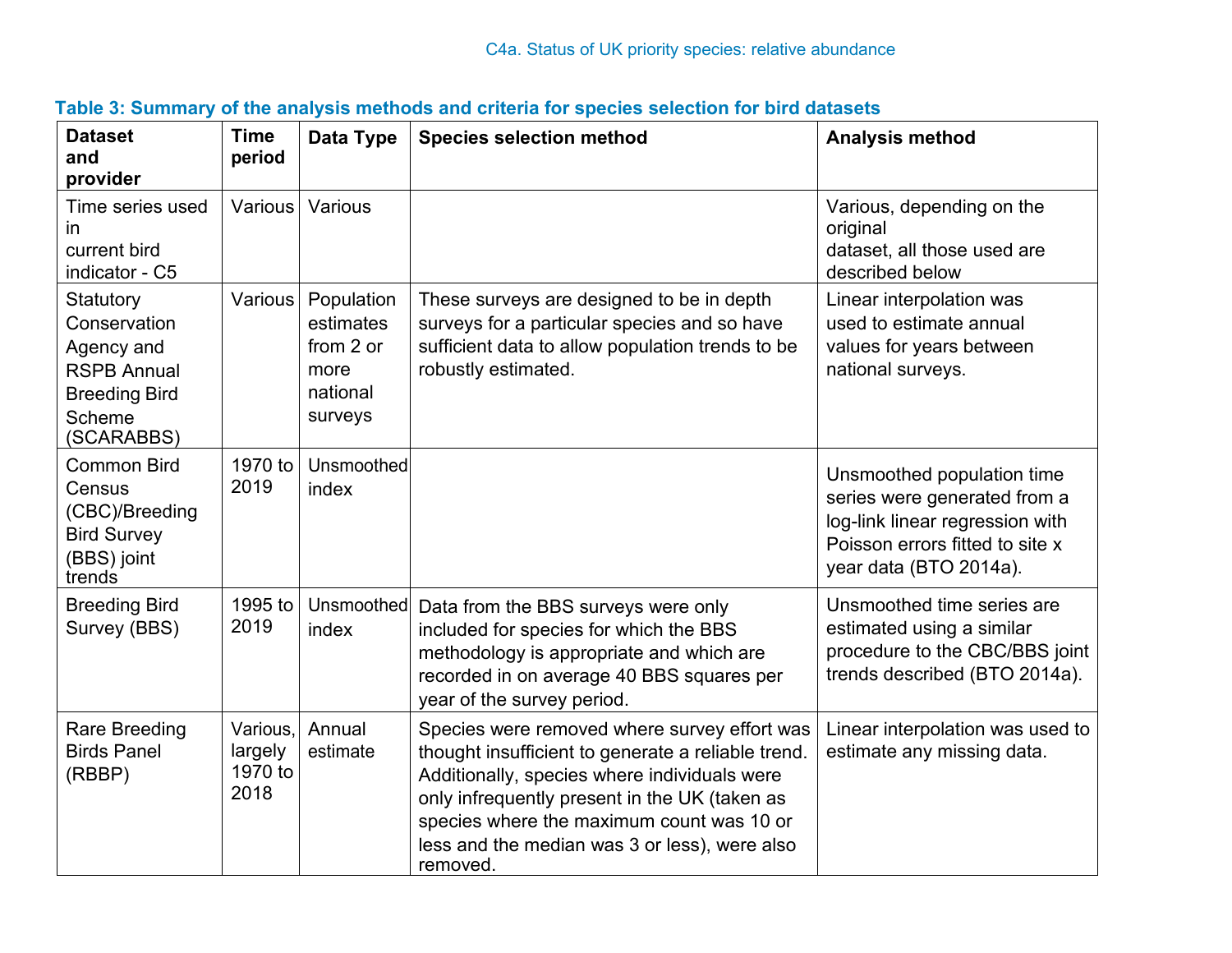| Seabird<br>Monitoring<br>Panel (SMP)<br>and Seabird<br>censuses | 1986 to<br>2019 | Unsmoothed<br>index            | Very small colonies and colonies where<br>counting error is known, or suspected, to<br>exceed 5% are excluded from SMP time<br>series. The accuracy of time series obtained<br>using the SMP sample was assessed by<br>comparing them with data from 2 complete<br>censuses of all breeding seabirds in the UK. A<br>time series was rejected as inaccurate where a<br>discrepancy of more than 15% occurred<br>between the SMP estimate and the census<br>figure (Thompson <i>et al.</i> 1997). | For the majority of species, a<br>combination of SMP and<br>census data is used. The 2<br>census estimates are used.<br>with linear interpolation for the<br>intervening years. The SMP<br>time series is anchored to the<br>second census estimate and<br>used in all subsequent years.<br>For a small number of species,<br>the census data alone is used. |
|-----------------------------------------------------------------|-----------------|--------------------------------|--------------------------------------------------------------------------------------------------------------------------------------------------------------------------------------------------------------------------------------------------------------------------------------------------------------------------------------------------------------------------------------------------------------------------------------------------------------------------------------------------|--------------------------------------------------------------------------------------------------------------------------------------------------------------------------------------------------------------------------------------------------------------------------------------------------------------------------------------------------------------|
| <b>Wetland Bird</b><br>Survey (WeBS)                            | 1970 to<br>2018 | index and<br>smoothed<br>index | Unsmoothed For core WeBS species there is a system of<br>observer recorded quality of visit (visibility,<br>areas missed) within WeBS, which excludes<br>poor quality site visits. Only sites that have a<br>good overall level of coverage are used (at<br>least 50% of possible visits undertaken)<br>Further species- specific details of analytical<br>methods are published (BTO<br>2017; Maclean and Ausden 2006).                                                                         | As for BBS time series                                                                                                                                                                                                                                                                                                                                       |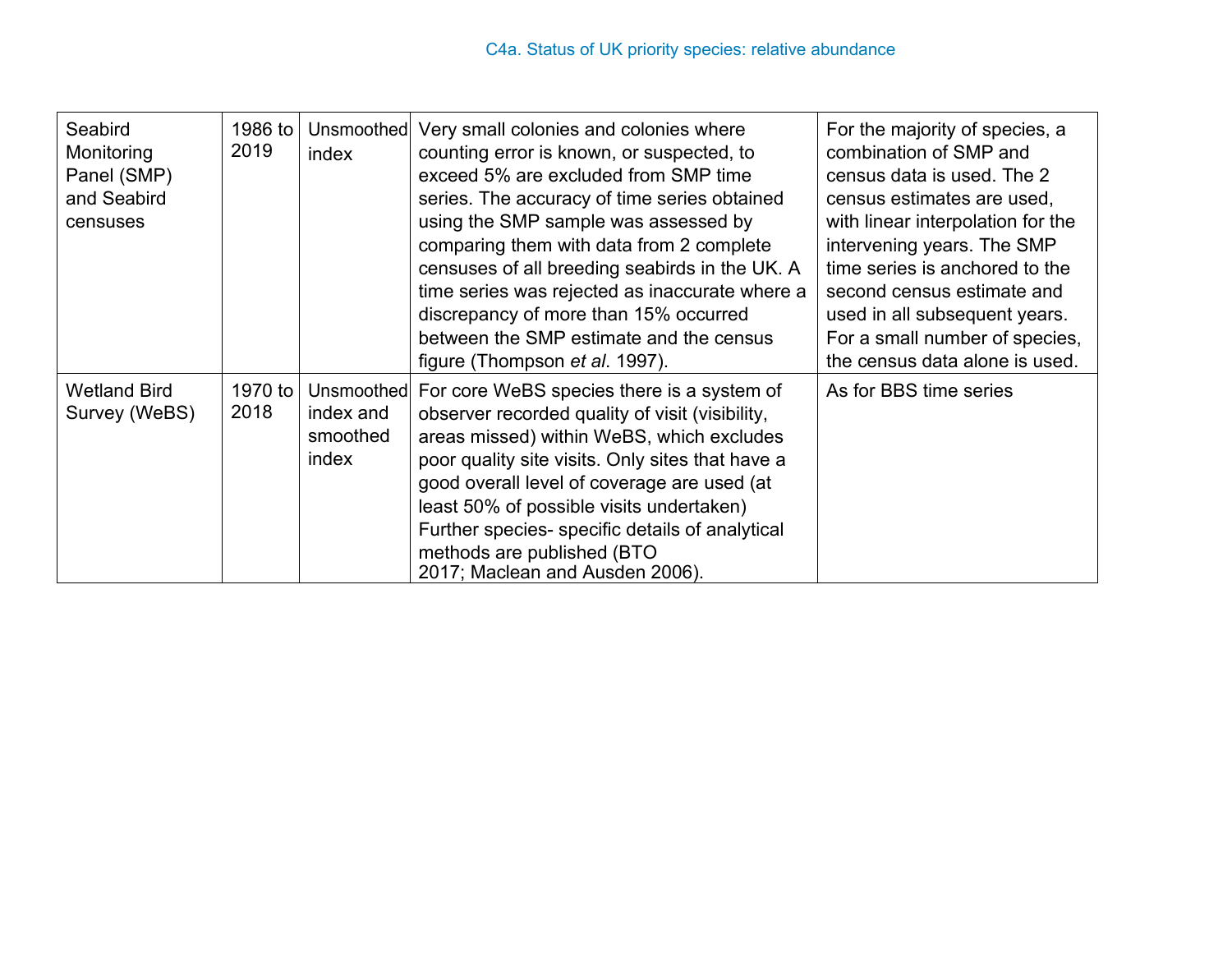| Group        | <b>Dataset and</b><br>provider                                                   | <b>Time period</b><br>and Data<br><b>Type</b>        | <b>Species selection method</b>                                                                                                                                                                                                                                                                                                                                                                                                                                                                                                                                                                                                                                                                                        | <b>Analysis method</b>                                                                                                                                                                                                                                                                                                                                                                                                                                                                                                                                                                                                                                                                          |
|--------------|----------------------------------------------------------------------------------|------------------------------------------------------|------------------------------------------------------------------------------------------------------------------------------------------------------------------------------------------------------------------------------------------------------------------------------------------------------------------------------------------------------------------------------------------------------------------------------------------------------------------------------------------------------------------------------------------------------------------------------------------------------------------------------------------------------------------------------------------------------------------------|-------------------------------------------------------------------------------------------------------------------------------------------------------------------------------------------------------------------------------------------------------------------------------------------------------------------------------------------------------------------------------------------------------------------------------------------------------------------------------------------------------------------------------------------------------------------------------------------------------------------------------------------------------------------------------------------------|
| <b>Moths</b> | Rothamsted<br>Insect<br>Survey light<br>trap network<br>(Rothamsted<br>research) | 1968 to 2017,<br>Unsmoothed<br>Index                 | Data for 766 moth species were analysed<br>using data from Rothamsted Insect Survey<br>light trap network (Harrower et al. 2019).<br>The 766 species that were analysed are<br>mostly macro-moths as the majority of<br>micro-moths had to be excluded due to<br>inconsistencies in their recording over the<br>time period. Of the species analysed 432<br>species produced reliable trends based on<br>expert assessment of the underlying data<br>and the analysis results. The latest<br>published version of the dataset is<br>Harrower et al 2019, however we were<br>kindly given access to the abundance<br>results used in the State of Britain's larger<br>Moths report 2021 (Fox et al. 2021). <sup>1</sup> | The Generalised Abundance Index<br>(GAI) methodology proposed by<br>Dennis et al. (2006) was used to<br>produce UK abundance trends. This<br>methodology involves estimation of<br>standardised annual flight periods<br>curves for each species. These flight<br>curves are used to estimate the annual<br>total abundance for each site whilst<br>correcting for gaps in the surveying.<br>Poisson regression models, with site<br>and year explanatory variables, are<br>then fitted to the estimated annual total<br>abundance values to determine the<br>abundance trends and also yearly<br>abundance indices. Confidence<br>intervals were produced by<br>bootstrapping (1,000 samples). |
| <b>Moths</b> | <b>Butterfly</b><br>Conservation<br>Rare moth<br>monitoring<br>(BC)              | Approximately<br>2000 to 2019<br>Unsmoothed<br>Index | Expert opinion (Mark Parsons -<br>Butterfly Conservation) was used to<br>judge whether the number of sites<br>monitored was sufficient to represent<br>the national time series, given each<br>species' distribution.                                                                                                                                                                                                                                                                                                                                                                                                                                                                                                  | Log-linear<br><b>Site</b><br>Poisson<br>year<br>$\mathsf{X}$<br>regression models in TRIM (Pannekoek)<br>and van Strien 1996) were used.                                                                                                                                                                                                                                                                                                                                                                                                                                                                                                                                                        |

## **Table 4: Summary of the analysis methods and criteria for species selection for other taxonomic groups**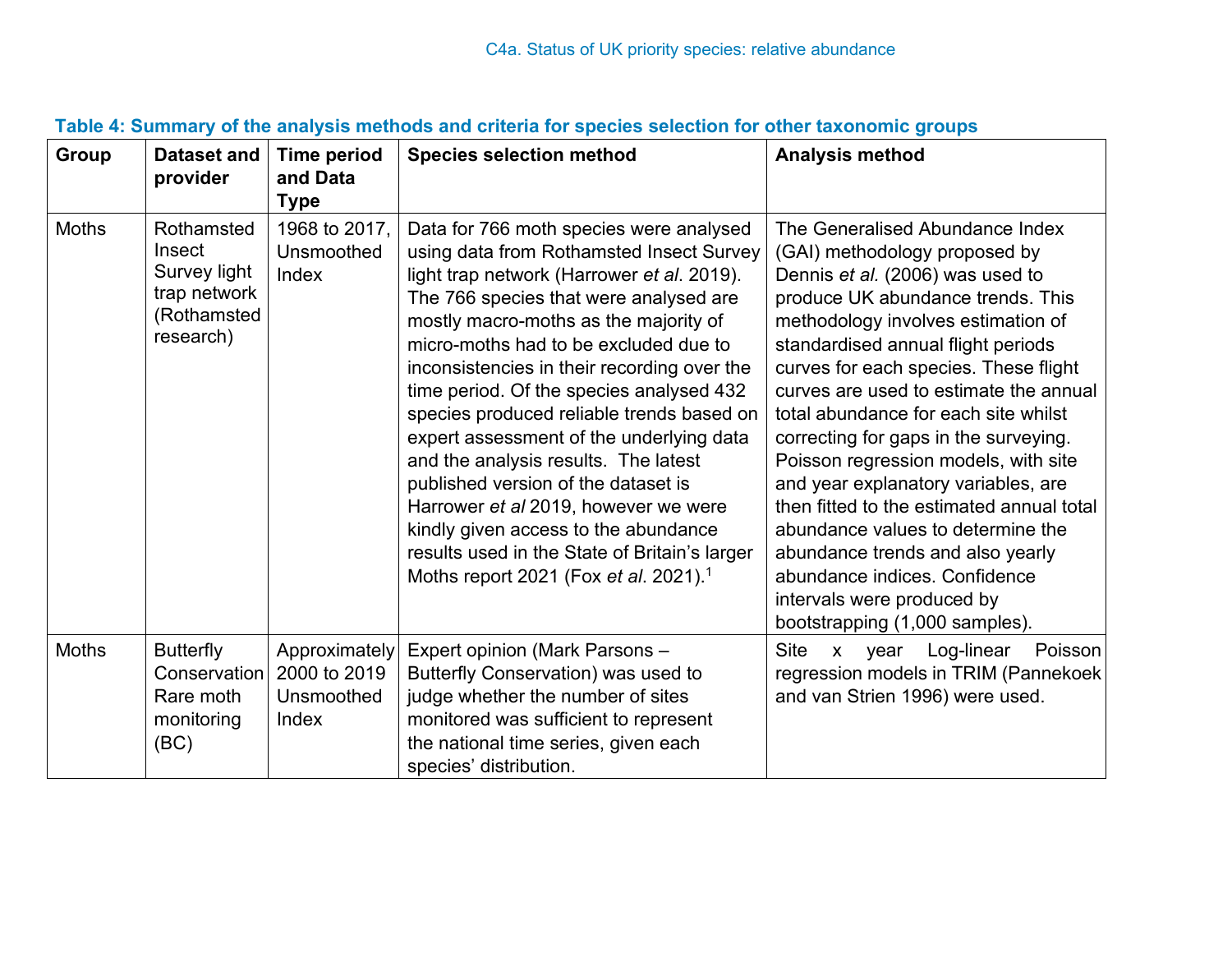| Group       | <b>Dataset and</b><br>provider                                                                          | <b>Time period</b><br>and Data<br><b>Type</b>                | <b>Species selection method</b>                                                                                                                                                                                                                                                                                                                                                                                                                                                                                                                                                                                    | <b>Analysis method</b>                                                                                                                                                                                                                                                                                                                                                                                                                                                                                                         |
|-------------|---------------------------------------------------------------------------------------------------------|--------------------------------------------------------------|--------------------------------------------------------------------------------------------------------------------------------------------------------------------------------------------------------------------------------------------------------------------------------------------------------------------------------------------------------------------------------------------------------------------------------------------------------------------------------------------------------------------------------------------------------------------------------------------------------------------|--------------------------------------------------------------------------------------------------------------------------------------------------------------------------------------------------------------------------------------------------------------------------------------------------------------------------------------------------------------------------------------------------------------------------------------------------------------------------------------------------------------------------------|
| <b>Bats</b> | <b>National Bat</b><br>Monitoring<br>Programme<br>(Bat<br>Conservation<br>Trust)                        | 1998 to 2020<br>Smoothed<br>index                            | A power analysis determined that across<br>all surveys, a sample size of 30 to 40<br>repeat sites (surveyed for more than one<br>year) would give sufficient data to<br>calculate robust species time series. This<br>would provide 90% power to detect a<br>decline of 25% over 25 years (0.1 sig.<br>level). Borderline cases are judged based<br>on the quality of the time series, primarily<br>from the confidence limits (Walsh et al.<br>2001, Bat Conservation Trust 2013).<br>Data available at:<br>https://www.bats.org.uk/our-work/national-<br>bat-monitoring-programme/reports/nbmp-<br>annual-report | As BBS time series (Barlow et al.<br>2015). In addition, mixed models are<br>used to investigate factors that could<br>influence time series (e.g. bat detector<br>make, temperature). Over dispersion is<br>a problem for bat detector surveys,<br>where a single bat repeatedly flying<br>past the observer may give rise to a<br>large count of bat passes. Based on<br>the results of simulations a binomial<br>model of the proportion of observation<br>points on each survey where the<br>species was observed is used. |
| Dormice     | National<br>dormouse<br>monitoring<br>scheme<br>(Peoples<br>Trust for<br>Endangered<br>Species<br>PTES) | 1993 to 2020<br>Unsmoothed<br>index and<br>smoothed<br>index |                                                                                                                                                                                                                                                                                                                                                                                                                                                                                                                                                                                                                    | As BBS time series. Time series are<br>estimated monthly.<br>The data for June are used following<br>advice from PTES.                                                                                                                                                                                                                                                                                                                                                                                                         |
| Hedgehog    | Mammals on<br>Roads<br>(PTES)                                                                           | 2001 to 2018<br>Unsmoothed<br>index and<br>smoothed<br>index |                                                                                                                                                                                                                                                                                                                                                                                                                                                                                                                                                                                                                    | As BBS time series.                                                                                                                                                                                                                                                                                                                                                                                                                                                                                                            |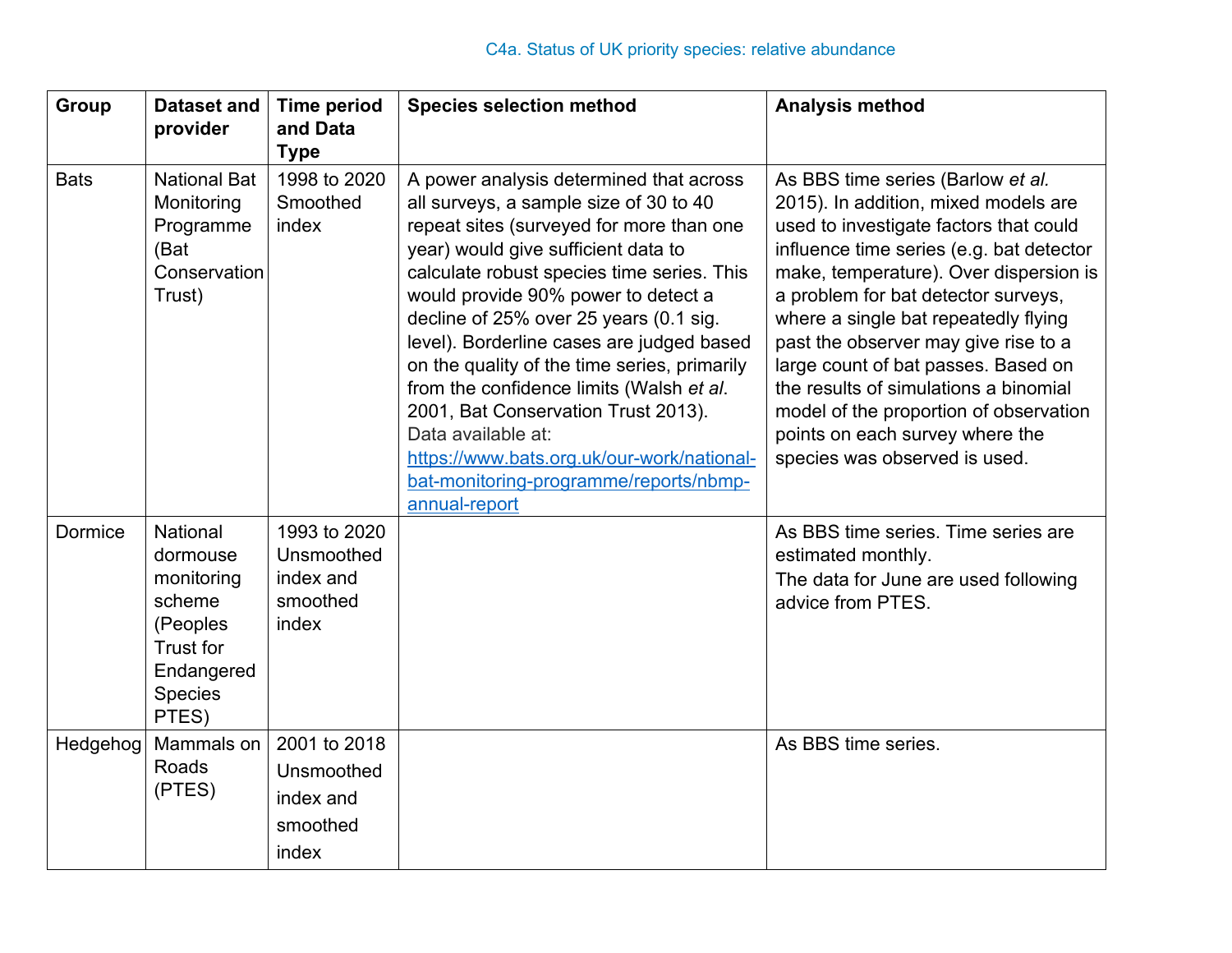| Group              | <b>Dataset and</b><br>provider                          | <b>Time period</b><br>and Data<br><b>Type</b>                | <b>Species selection method</b>                                                                                                                                                                                                                                                                                                                                                                                                                                                                                    | <b>Analysis method</b>                                                                                                                                                            |
|--------------------|---------------------------------------------------------|--------------------------------------------------------------|--------------------------------------------------------------------------------------------------------------------------------------------------------------------------------------------------------------------------------------------------------------------------------------------------------------------------------------------------------------------------------------------------------------------------------------------------------------------------------------------------------------------|-----------------------------------------------------------------------------------------------------------------------------------------------------------------------------------|
| <b>Hares</b>       | <b>Breeding</b><br><b>Bird Survey</b><br>(BTO)          | 1995 to 2019<br>Unsmoothed<br>index and<br>smoothed<br>index | Data from the BBS surveys were only<br>included for species for which the BBS<br>methodology is appropriate and which are<br>recorded in on average 40 BBS squares<br>per year of the survey period.<br>Data available at: https://www.bto.org/our-<br>science/projects/bbs/latest-<br>results/mammal-monitoring                                                                                                                                                                                                   | Unsmoothed time series are estimated<br>using a similar procedure to the<br>CBC/BBS joint trends described (BTO<br>$2014a$ ).                                                     |
| <b>Butterflies</b> | <b>UK Butterfly</b><br>Monitoring<br>Scheme<br>(BC)     | 1976 to 2019<br>Unsmoothed<br>index                          | Indices are calculated for butterfly species<br>that have been recorded from 5 or more<br>sites per year. The wider countryside<br>butterfly survey has only 3 counts during<br>summer and requires twice as many<br>monitored sites to achieve comparable<br>precision to the 26-week butterfly<br>monitoring scheme. 430 monitoring sites<br>on average are required to achieve 80%<br>power (5% significance level) for detecting<br>a 25% decline in abundance over 10<br>years.<br>Data in Botham et al. 2020 | Annual indices were derived from a<br>log-linear Poisson regression model<br>fitted to site x year data where GAMs<br>were used to impute missing values<br>(Dennis et al., 2015) |
| Water<br>Vole      | <b>National</b><br><b>Water Vole</b><br>Survey<br>(VWT) | 1989 to 1998<br>Periodic<br>population<br>estimates          | Not applicable                                                                                                                                                                                                                                                                                                                                                                                                                                                                                                     | National population estimates from two<br>surveys in 1989 and 1998.                                                                                                               |

1: The production of Moth species abundance trends was supported by the UK Natural Environment Research Council (NERC) National Capability awards NE/R016429/1, UK-SCAPE and NE/N018125/1, ASSIST. ASSIST is an initiative jointly supported by NERC and BBSRC.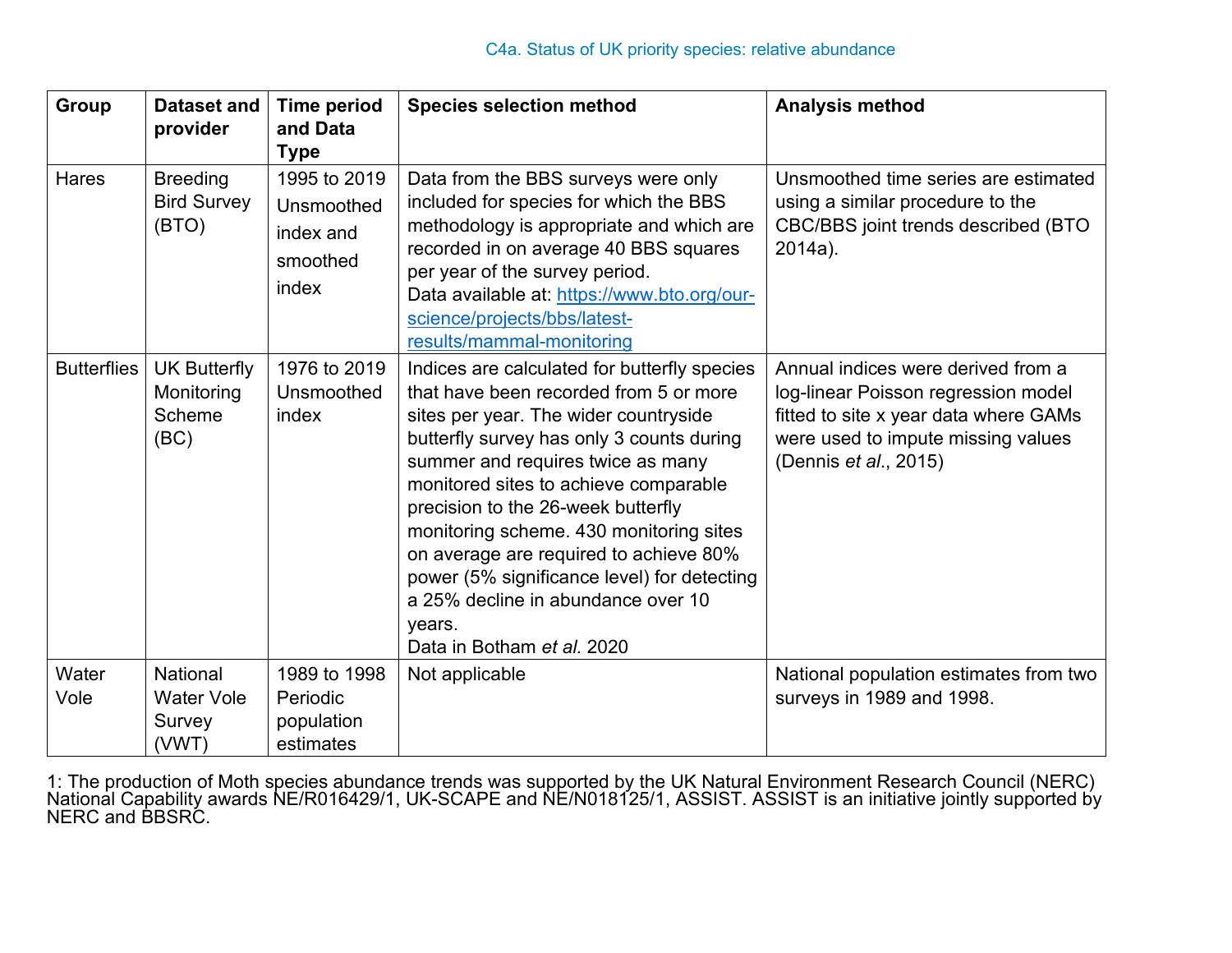| <b>Taxonomic</b><br>group | <b>Dataset</b>                                                                         | <b>Number</b><br>of sites<br>(approx.) | <b>Survey design</b>                                            | <b>Field method</b>                             |
|---------------------------|----------------------------------------------------------------------------------------|----------------------------------------|-----------------------------------------------------------------|-------------------------------------------------|
| <b>Moths</b>              | Rothamsted moth survey (since 1968)                                                    | 80                                     | <b>Consistent, Non-random</b>                                   | Light trap                                      |
| <b>Butterflies</b>        | Wider countryside butterfly survey (since<br>2007)                                     | 750                                    | <b>Consistent, Random</b>                                       | <b>Transect</b>                                 |
|                           | UK butterfly monitoring scheme (since<br>1976)                                         | 1,000                                  | <b>Consistent, Non-random</b>                                   | <b>Transect</b>                                 |
| <b>Mammals</b>            | National Dormouse Survey (since 1993)                                                  | 300                                    | <b>Consistent, Known sites</b>                                  | Nest box search                                 |
|                           | Breeding bird survey (since 1995)                                                      | 2,400                                  | <b>Consistent, Random</b>                                       | <b>Transect</b>                                 |
|                           | National Bat monitoring scheme (since<br>1997)                                         | 1,300                                  | <b>Consistent, Random</b>                                       | Various, field/<br>roost counts                 |
|                           | Mammals on Roads (since 2001)                                                          | 500                                    | <b>Consistent, Random</b>                                       | <b>Transect</b>                                 |
| <b>Birds</b>              | Breeding bird survey (since 1995)                                                      | 3,200                                  | <b>Consistent, Random</b>                                       | <b>Transect</b>                                 |
|                           | Common bird census (1970 to 2000)                                                      | 300                                    | <b>Consistent, Non-random</b>                                   | <b>Territory mapping</b>                        |
|                           | Seabird monitoring programme,<br>(since 1986) seabird censuses (1969<br>1985 and 2000) | <b>Species</b><br>specific             | <b>Consistent, Non-random or</b><br><b>Total</b>                | <b>Colony counts</b>                            |
|                           | Wetland bird survey (since 1970)                                                       | 3,000                                  | Consistent, Non-random (or<br>almost total for some<br>species) | <b>Site counts</b>                              |
|                           | Rare birds breeding panel (since 1970)                                                 | <b>Species</b><br>specific             | Some variation over time, all<br>or most known sites            | <b>Site counts</b><br>and individual<br>records |
|                           | SCARABBS (since 1974)                                                                  | <b>Species</b><br>specific             | <b>Consistent, stratified</b><br>random, bespoke for<br>species | Various, transects                              |

## **Table 5: Overview of monitoring schemes (based on a 2013 assessment) – Data quality = Red > Orange > Blue**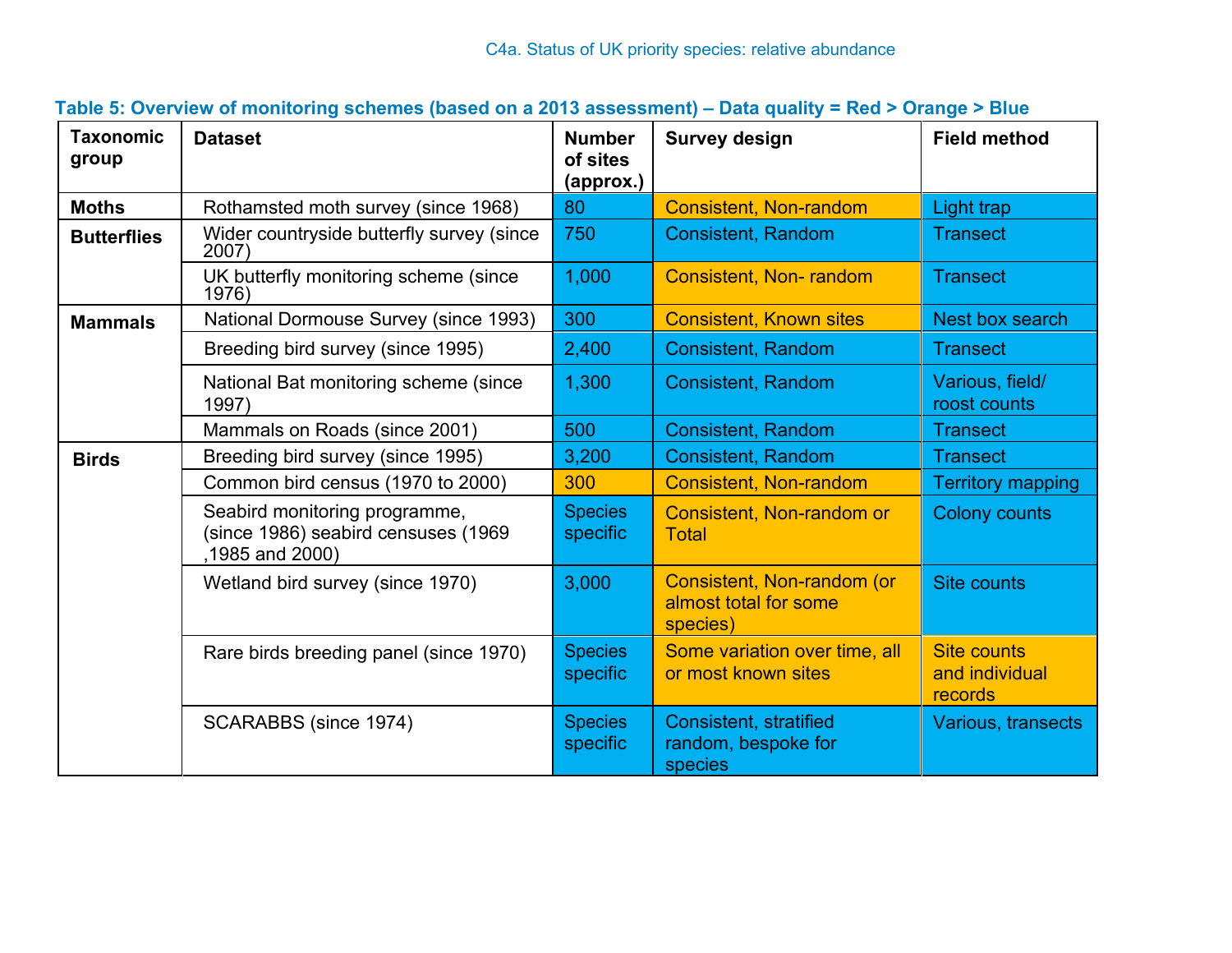## **4. Indicator Methods**

Table 6 gives a summary of the relationship between the number of species on the combined 4 country biodiversity list (FCL) and the number of these for which population time series are available.

As far as possible, previously published methods of indicator creation were used, both because these are well-established, are likely to have undergone peer review and allow comparison of this indicator with existing species indicators for birds (C5), butterflies (C6) and bats (C8). These methods are described briefly below and references are given for further information.

| Taxonomic<br>group | <b>Number of</b><br>species on<br><b>FCL</b> | <b>Number of species on FCL with</b><br>data and meeting criteria for<br>inclusion |
|--------------------|----------------------------------------------|------------------------------------------------------------------------------------|
| <b>Birds</b>       | 127                                          | 103                                                                                |
| <b>Butterflies</b> | 25                                           | 24                                                                                 |
| <b>Mammals</b>     | 26                                           | 13                                                                                 |
| <b>Moths</b>       | 174                                          | 84                                                                                 |
| Total              | 352                                          | 224                                                                                |

#### **Table 6: Summary of species time series included in the Species Indicator**

To create the composite index, a hierarchical modelling method for calculating multi-species indicators within a state-space formulation was used (Freeman *et al*. 2020). This method offers some advantages over the more traditional geometric mean method: it is robust, precise, adaptable to different data types and can cope with the issues often presented by biological monitoring data, such as varying start dates of datasets, missing values and zero counts. The resulting index is an estimate of the geometric mean abundance, set to a value of 100 in the start year (the baseline). Changes subsequent to this reflect the average change in species abundance; if on average species' trends doubled, the indicator would rise to 200, if they halved it would fall to a value of 50. A smoothing process is used to reduce the impact of between-year fluctuations - such as those caused by variation in weather - making underlying trends easier to detect. The smoothing parameter (number of knots) was set to the total number of years divided by 3.

The Freeman method combines the individual species abundance trends taking account of the confidence intervals around the individual trends. However, because the method is Bayesian, it produces credible intervals to show the variability around the combined index, as well as in the trends of individual species.

Each species in the indicator was weighted equally. When creating a species indicator weighting may be used to try to address biases in a dataset, for example, if one taxonomic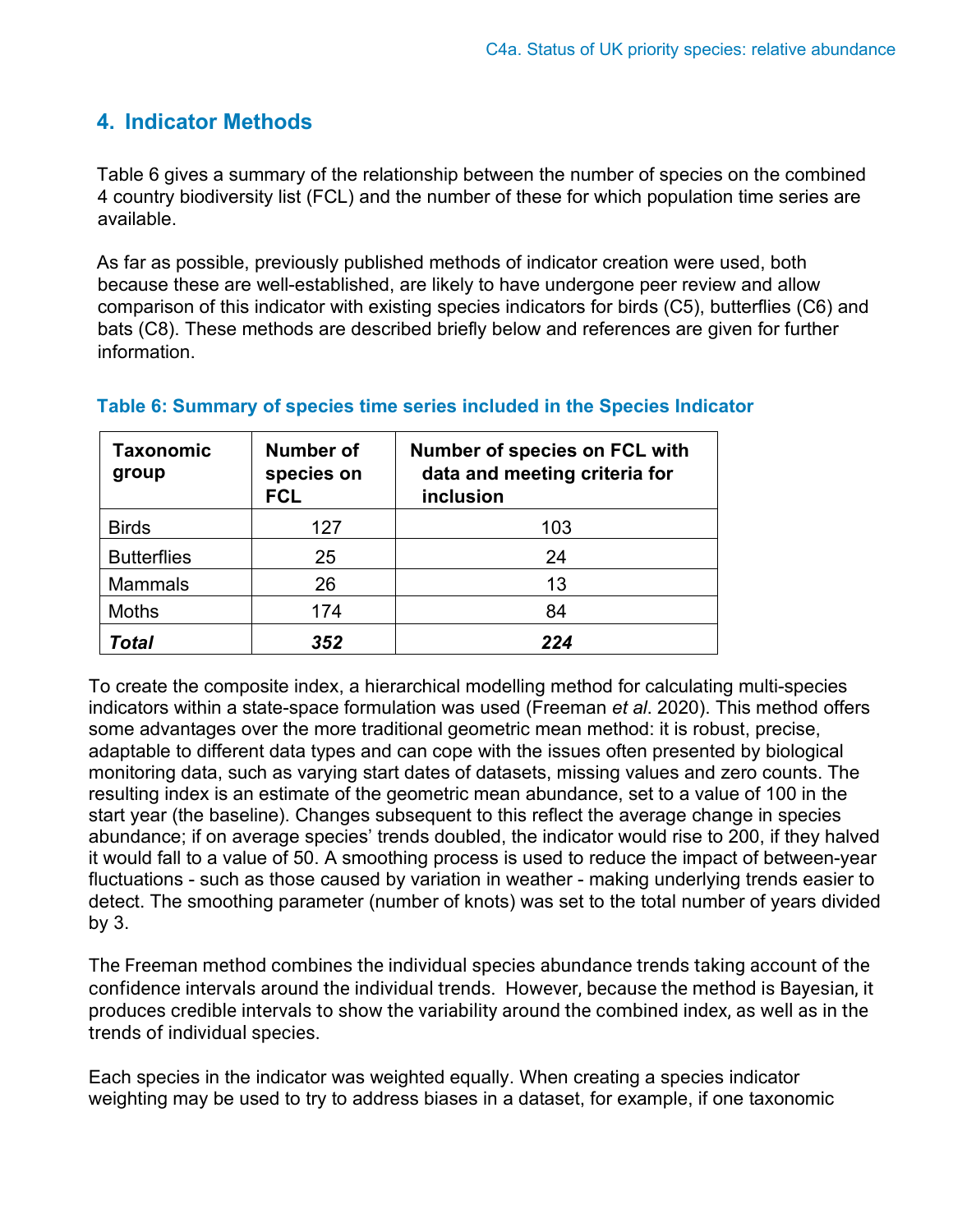group is represented by far more species than another, the latter could be given a higher weight so that both taxonomic groups contribute equally to the overall indicator. Complicated weighting can, however, make the meaning and communication of the indicator less transparent. The main bias on the data is that some taxonomic groups are not represented at all, which cannot be addressed by weighting. For this reason, and to ensure clarity of communication, equal weighting was used.

To illustrate the interspecific variation in trends, bar-charts are published alongside the indicator. These show the percentage of species showing different trends – strong increase, increase, little change, decrease, strong decrease – over 2 time periods (Table 6). The long-term period is that since the start of the indicator (1970 in most cases) although for species entering into the indicator in subsequent years the period is shorter (the longest available trend is used, as long as it exceeds that used within the short-term change measure). The short-term period is the last 5 years of data (for example, currently 2014 to 2019). The 5 trend class thresholds are based on average annual rates of change over the assessment period and are derived from the rates of decline used to assign species to the red and amber lists of Birds of Conservation Concern (Eaton *et al.* 2015). Asymmetric percentage change thresholds are used to define these classes as they refer to proportional change, where a doubling of a species index (an increase of 100%) is counterbalanced by a halving (a decrease of 50%).



**Figure 1: Number of species contributing data in each year, 1970 to 2019**

#### *Headline Indicator - C4ai*

The headline indicator (C4ai) was generated by combining 224 time series charting changes in relative species abundance using the multi-species methods described in the preceding section.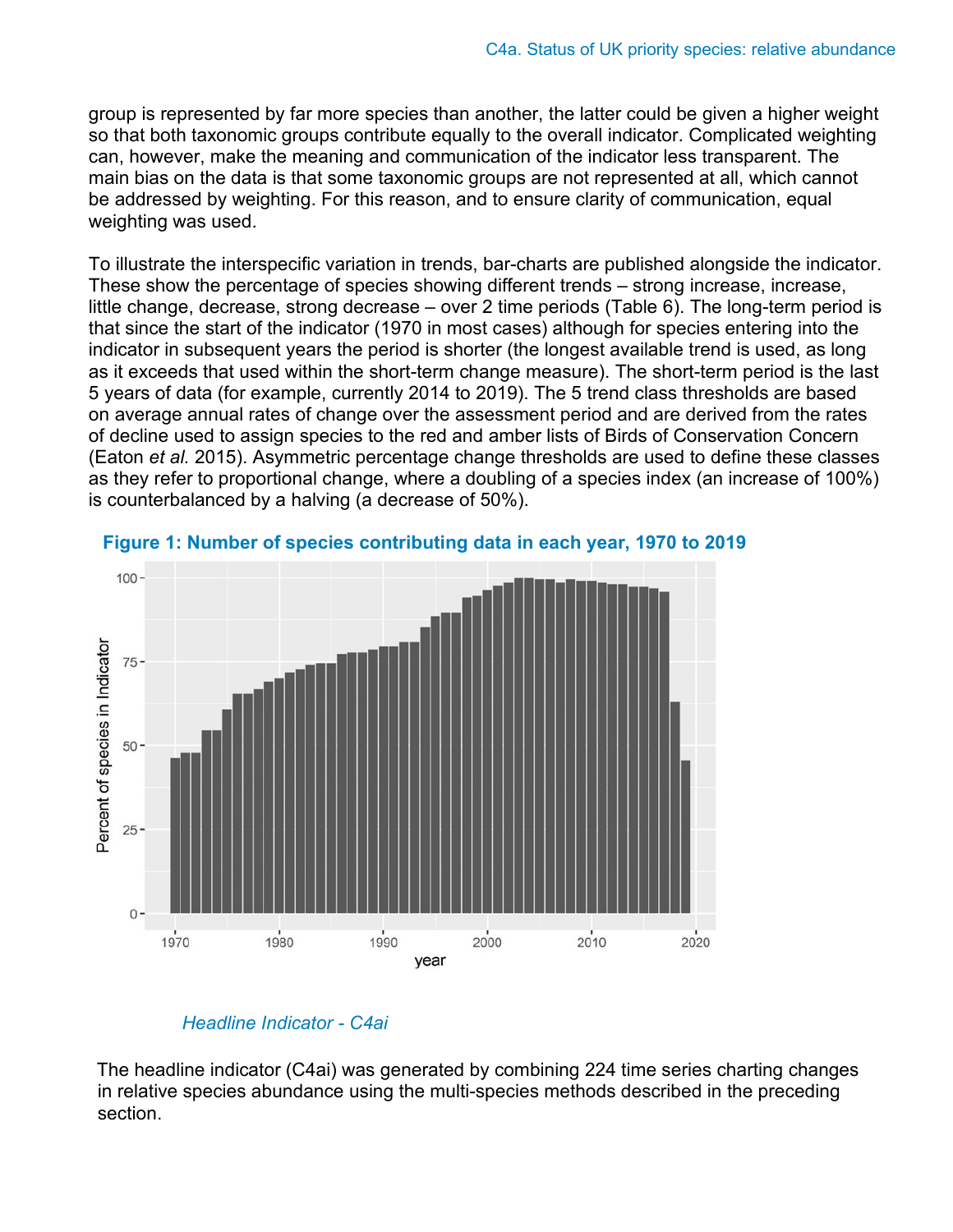To illustrate the interspecific variation in trends, bar-charts are published alongside the indicators. These show the percentage of species showing different trends – strong increase, weak increase, little change, weak decrease, strong decrease – over two time periods (Table 1).

The long-term period is that since the start of the indicator (1970 in most cases) although for species entering into the indicator in subsequent years the period is shorter (the longest available trend is used, as long as it exceeds that used within the short-term change measure). The short-term period is the last five years of data (currently 2014 to 2019 or to the final year available). Where species' time-series end prior to the short-term period no assessment was made. To estimate the long and short-term change for each species, annual species growth estimates were extracted from the indicator model, averaged across the relevant time-period and returned to the measurement scale.

The 5 trend class thresholds are based on average annual rates of change over the assessment period and are derived from the rates of decline used to assign species to the red and amber lists of Birds of Conservation Concern (Eaton *et al*. 2009). Asymmetric percentage change thresholds are used to define these classes as they refer to proportional change, where a doubling of a species index (an increase of 100%) is counterbalanced by a halving (a decrease of 50%).

### **Table 7: Thresholds used to define individual species trends**

| Category<br>Strong increase | <b>Thresholds</b><br>An increase of more than 2.81%<br>per annum | Threshold-equivalent<br>Increase of more than 100%<br>over 25 years |
|-----------------------------|------------------------------------------------------------------|---------------------------------------------------------------------|
| Weak increase               | An increase of between 1.16%<br>and 2.81% per annum              | Increase of between 33%<br>and 100% over 25 years                   |
| Little Change               | Change is between +1.16% and<br>$-1.14\%$ per annum              | Change of between +33%<br>and -25% over 25 years                    |
| Weak decrease               | A decrease of between 1.14%<br>and 2.73% per annum               | Decrease of between 25% to<br>50% over 25 years                     |
| Strong<br>decrease          | A decrease of more than 2.73%<br>per annum                       | Decrease of more than 50%<br>over 25 years                          |

#### *Assessment of change – headline indicator*

The overall indicator shows a consistent downward trajectory over its 49 years duration. The long-term assessment was made by comparing the 95% credible intervals (CI) of the final year with the starting value of the indicator. As the credible interval around the final indicator value 39 (95% CI: 36, 43) is entirely below 100 the time series was assessed as decreasing.

The same approach was applied to the most recent 5-year (2014 to 2019) period to assess the short-term change. As the credible interval for the most recent year (2019, 95% CI: 36, 43)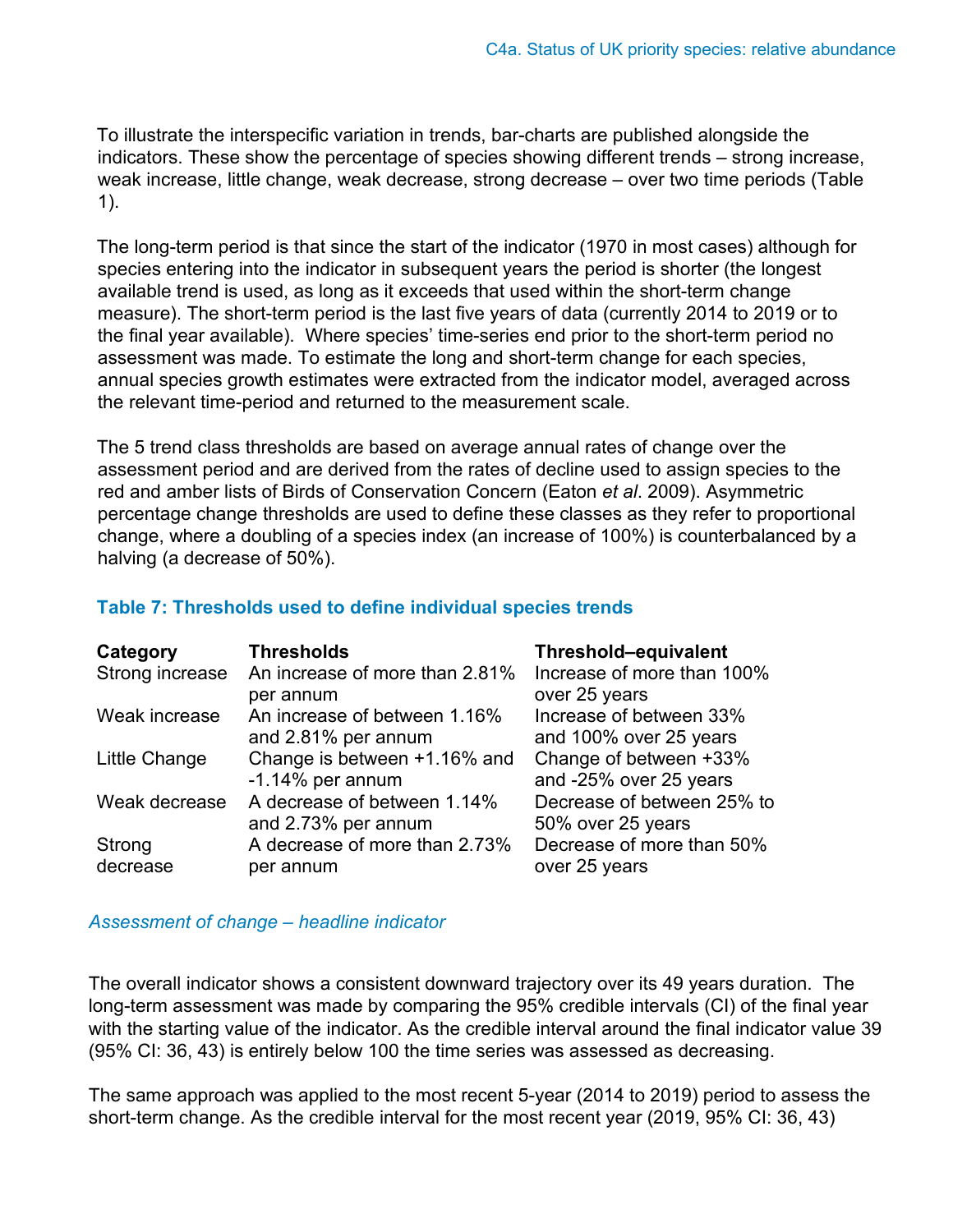spanned the value for 5-years previous (2014, 38) the indicator is assessed as no significant change.





#### **Notes:**

1. The line graph shows the smoothed trend (solid line) with its 95% credible interval (shaded area). The width of the credible interval is in part determined by the proportion of species in the indicator for which data are available; the CI narrows as data becomes available for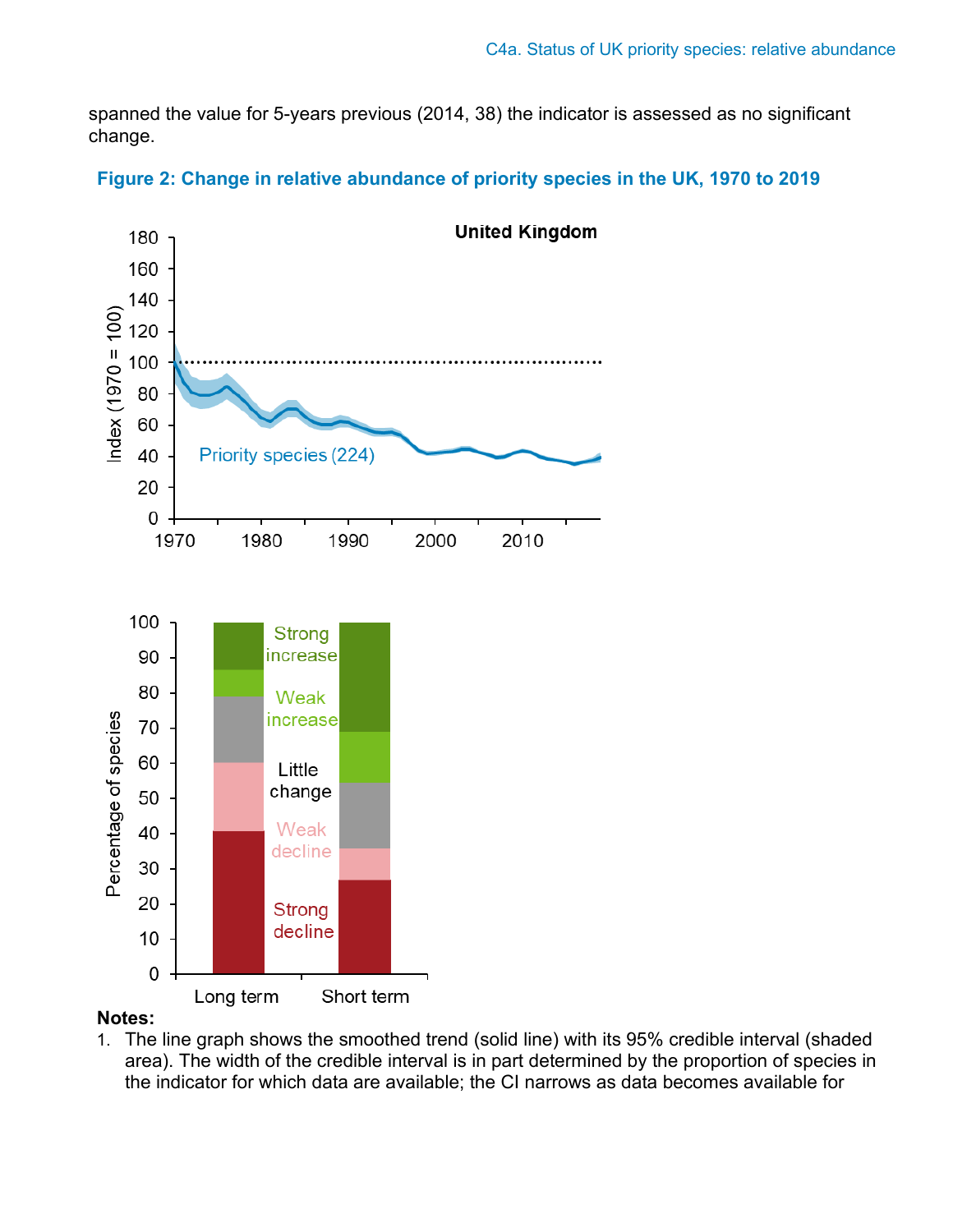groups such as bats in the 1990s and widens as datasets such as the Rothamsted Insect Survey drop out before the final indicator year.

- 2. The figure in brackets shows the number of species included in the composite index.
- 3. The bar chart shows the percentage of species within the indicator that have increased (weakly or strongly), decreased (weakly or strongly) or shown little change in abundance based on set thresholds of change.
- 4. All species in the indicator are present on one or more of the country priority species lists (Natural Environmental and Rural Communities Act 2006 – Section 41 (England), Environment (Wales) Act 2016 section 7, Northern Ireland Priority Species List, Scottish Biodiversity List).
- 5. This indicator is not directly comparable with the previous publication; the number of species included in the composite index has increased from 219 in 2020, to 224 here. Additionally, novel methods to combine individual species trends into the multi-species indicator have been applied in 2021.

#### *Change in priority species by taxonomic group*

The headline indicator (Figure 2) masks variation within and between taxonomic groups. Figure 3 shows trends for each taxonomic group separately. These were generated using the same methods as the overall indicator. The moth only index ends in 2017 as we only have data for 13 out of 84 moth species beyond that (Figure 1).



#### **Figure 3: Change in relative species abundance, by taxonomic group, 1970 to 2019**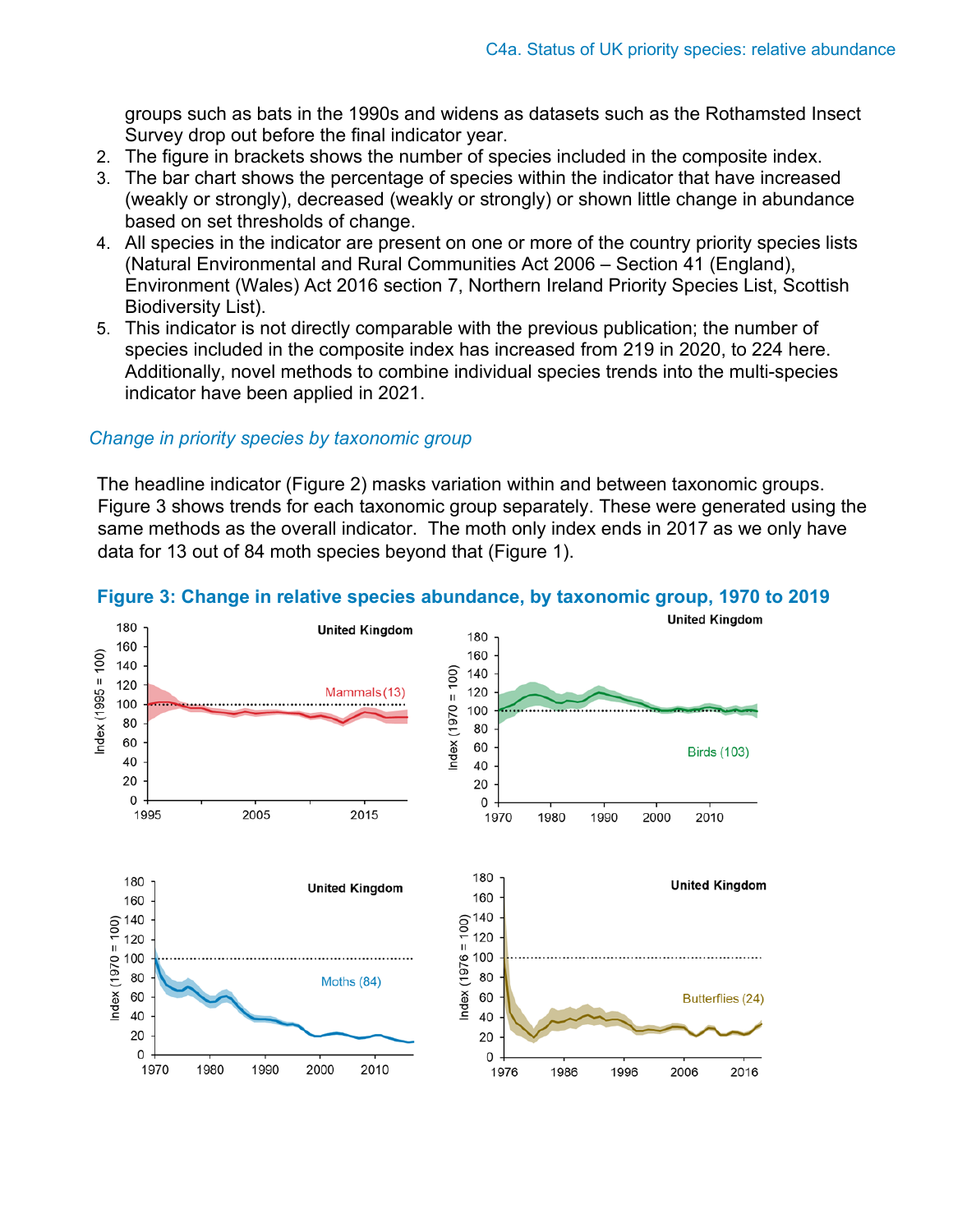### **Notes:**

- 1. The line graph shows the smoothed trend (solid line) with its 95% credible interval (shaded area). The width of the credible interval is in part determined by the proportion of species in the indicator for which data are available; the CI narrows as data becomes available for groups such as bats in the 1990s and widens as datasets such as the Rothamsted Insect Survey drop out before the final indicator year.
- 2. The figure in brackets shows the number of species included in the composite index.
- 3. The bar chart shows the percentage of species within the indicator that have increased (weakly or strongly), decreased (weakly or strongly) or shown little change in abundance based on set thresholds of change.
- 4. All species in the indicator are present on one or more of the country priority species lists (Natural Environmental and Rural Communities Act 2006 – Section 41 (England), Environment (Wales) Act 2016 section 7, Northern Ireland Priority Species List, Scottish Biodiversity List).
- 5. This indicator is not directly comparable with the previous publication; the number of species included in the composite index has increased from 219 in 2020, to 224 here. Additionally, novel methods to combine individual species trends into the multi-species indicator have been applied in 2021.

This index for birds has remained roughly stable since the 1970s. There are several possible explanations for this. Birds have benefited from more investment in their conservation than other groups and, as a result, some species are increasing. This includes some species increasing rapidly from small numbers, like the marsh harrier (*Circus aeruginosus*) and the red kite (*Milvus milvus*) as well as species that have benefited from changes in legislation, like geese which have benefitted from increased protection from hunting. Additionally, the definition of priority species, as provided by the 4 Country lists, includes all species for which there is specific international obligation for conservation action (owing to the use of this as a criterion in the Scottish priority list). This has resulted in a large number of waterbird species within the indicator, many of which occur in the UK as wintering populations and which have shown substantial increases since the 1970s. The overall stable time series for birds masks some species which are still rapidly declining.

## **5. References**

Barlow, K.E., *et al*. (2015) Citizen science reveals trends in bat populations: the National Bat Monitoring Programme in Great Britain. *Biological Conservation* **182**, 14 to 26.

Bat Conservation Trust (2014) [http://www.bats.org.uk/pages/detecting\\_population\\_change.html.](http://www.bats.org.uk/pages/detecting_population_change.html)

Botham, M.; Brereton, T.; Harris, S.; Harrower, C.; Middlebrook, I.; Randle, Z.; Roy, D.B. (2020). United Kingdom Butterfly Monitoring Scheme: collated indices 2019. NERC Environmental Information Data Centre. [https://doi.org/10.5285/657a64b2-8c34-43d2-a0f0-](https://doi.org/10.5285/657a64b2-8c34-43d2-a0f0-662ddf73c720) [662ddf73c720](https://doi.org/10.5285/657a64b2-8c34-43d2-a0f0-662ddf73c720)

British Trust for Ornithology (2014a) [http://www.bto.org/aboutbirds/birdtrends/2013/methods/statistical-methods-](http://www.bto.org/about-birds/birdtrends/2013/methods/statistical-methods-alerts)